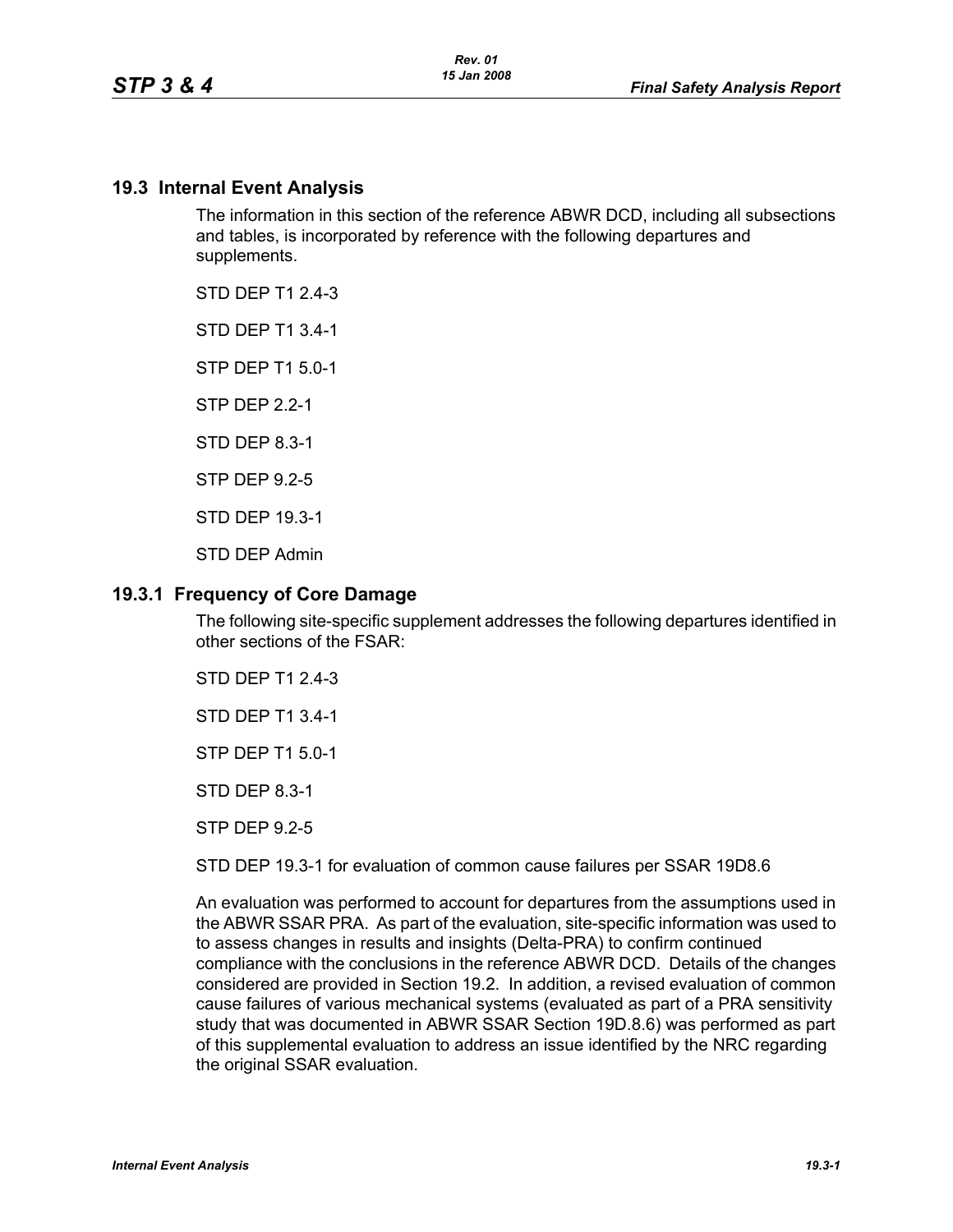# **19.3.1.1 Accident Initiators**

The following site-specific supplement addresses frequency of initiating events.

*The total frequency of transient initiators used in these evaluations is based upon a 1985 analysis of operating plant data (Reference 19.3-1). The frequency of transients is a design requirement prescribed in the Advanced Light Water Reactor (ALWR) Requirements Document (Reference 19.3-2). Apportioning of the expected transient frequency by initiating event was done on the basis of historical electrical grid and BWR performance data as described in Subsection 19D.3.* In order to verify that the Subsection 19D.3 remains bounding for the STP 3 & 4, loss of offsite power and power recovery data from NUREG/CR-6890 (Reference 19.3-8) was also evaluated. Industry composite data in NUREG/CR 6890 was used, which conservatively bounds the experience for the STP site. This evaluation verified that the overall risk impact of grid events at STP is bounded by the original Subsection 19D analysis.

## **19.3.1.4 Frequency of Core Damage**

The following site-specific supplement addresses the following departures identified in other sections of the FSAR:

STD DEP T1 2.4-3

STD DEP T1 3.4-1

STP DEP T1 5.0-1

STD DEP 8.3-1

STP DEP 9.2-5

An evaluation was performed to account for departures from the assumptions used in the ABWR SSAR PRA. As part of the evaluation, site-specific information was used to assess changes in results and insights (Delta-PRA) to confirm continued compliance with the conclusions in the reference ABWR DCD.

In some cases (e.g., STP DEP T1 5.01), the departures have the effect of increasing the core damage frequency. In other cases (e.g., STP T1 2.4-3), the departures have the effect of decreasing the core damage frequency. The overall results of the evaluation are bounded by the conclusions of the standard ABWR SSAR.19.3.1.5 Results in Perspective. The net impact of the STP-specific design shows a net decrease in risk as compared to the standard ABWR PRA.

## **19.3.1.5 Results in Perspective**

The following site-specific supplement addresses the following departures identified in other sections of the FSAR:

STD DEP T1 2.4-3

STD DEP T1 3.4-1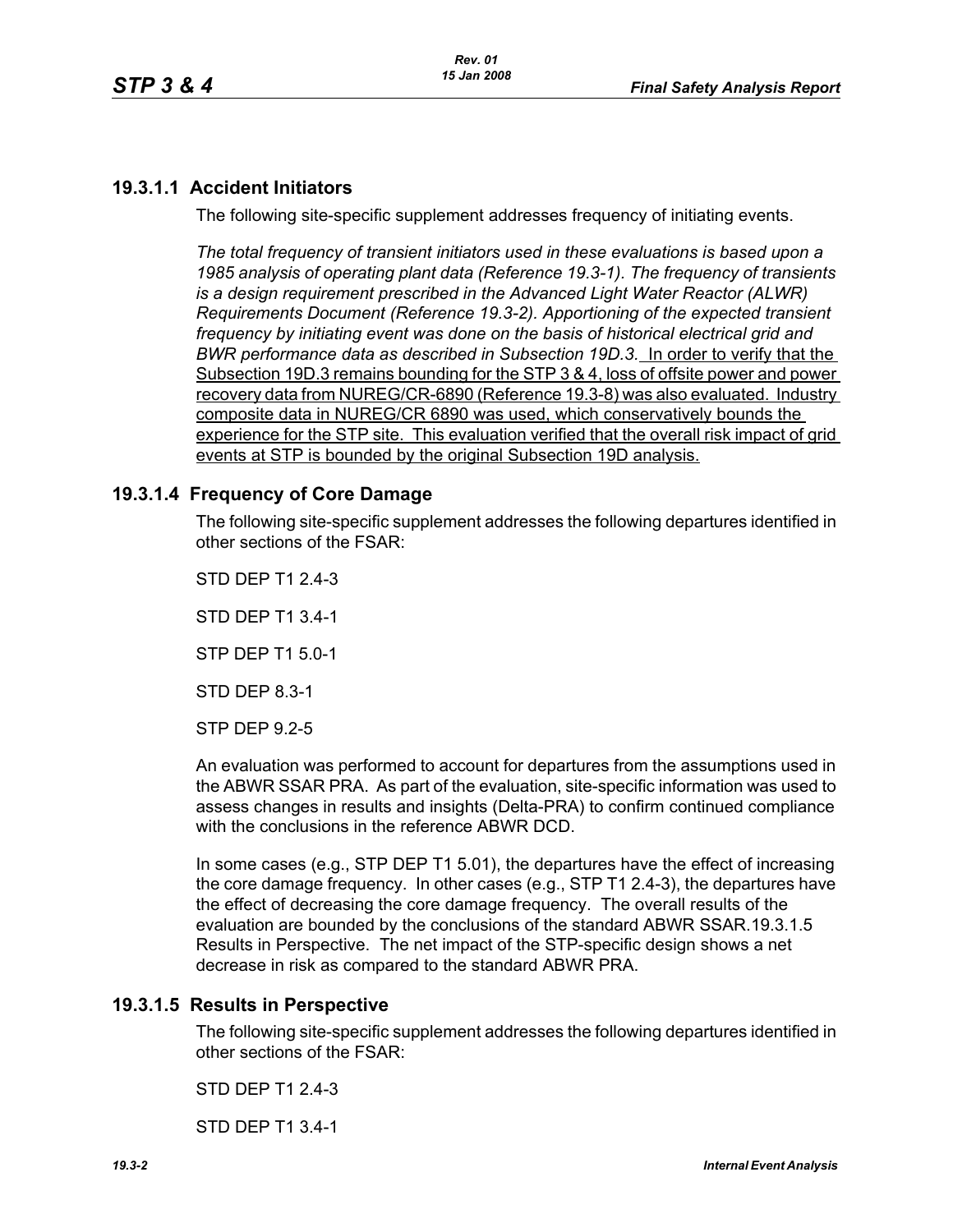STP DEP T1 5.0-1 STD DEP 8.3-1 STP DEP 9.2-5 STD DEP 19.3-1

*The estimated core damage frequencies are extremely low. It is impossible to calculate such low numbers with a high degree of confidence using the PRA models developed here. For example, a number of potential common cause failures of components such as similar pumps and valves have not been included in the fault tree models, on the expectation that such failures are negligible contributors to overall core damage frequency.*

The perspectives determined from the original analyses presented in the ABWR DCD remain applicable with respect to the site-specific information and departures summarized above.

## **19.3.3 Magnitude and Timing of Radioactive Release**

STP DEP Admin

*(3) (1)The time available for offsite evacuation, should it be necessary, is also important. Discussions with several utilities indicate that evacuation of their Emergency Planning Zones (EPZ) can be completed in less than 8 hours, even in the worst weather conditions. Experience has also indicated that ad hoc planning can successfully evacuate a region on* in *about 24 hours (Reference 4 of Appendix 6J)* (Appendix 6J of Reference 19.3-4)*.*

*Based on the forgoing, four time frames were selected in determining the time of fission product release, either via the rupture disk or directly from the drywell. Table 19.3-6 summarizes the results which were obtained by using the probabilities given in Table 19D.5-3* summarized in Table 19.3-4 *and assigning them to a time and mode of release based on the accident analysis contained in Subsection 19E.2.2.*

#### **19.3.4 Consequence of Radioactive Release**

STP DEP 2.2-1

*The evaluation for consequences of potential radioactive releases was performed using the CRAC-2* MACCS2 *computer code* (Reference 19.3-9) *as is detailed in Subsection 19E.3. Based upon the evaluation of plant performance, accident classes were defined in terms of their associated release characteristics and fission product releases. Each accident class was then evaluated by the CRAC-2* MACCS2 *code at five sites*STP*, one representing each major geographical region of the United States. Each site was chosen as representative of its geographical region based upon meteorological calculations and was further defined as average in terms of population density for that geographical region. The results for the five sites were averaged and*  were *compared to three goals, two based upon the NRC safety goal policy of* 

 $\mathbf I$